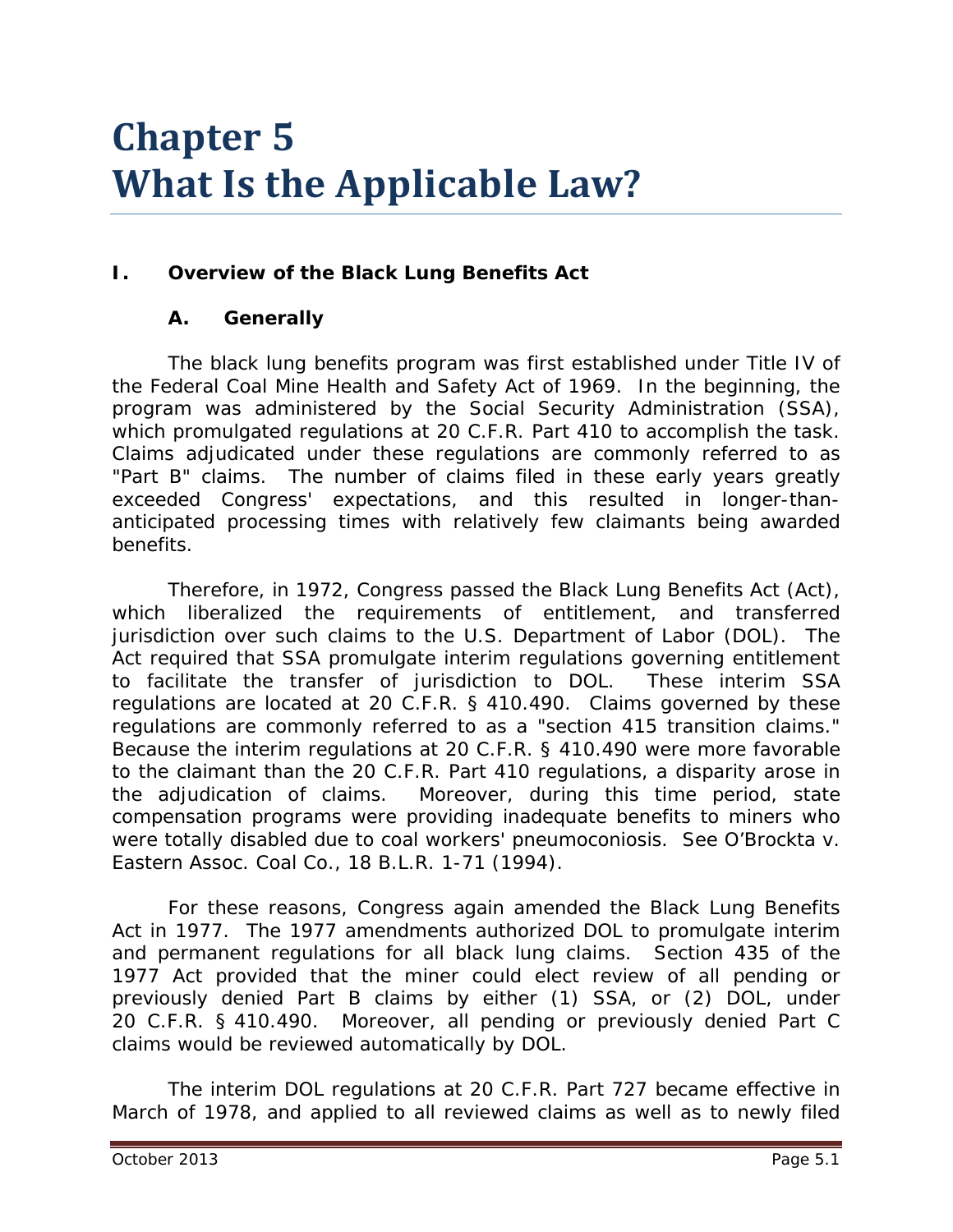claims until completion of the permanent regulations. The permanent regulations were completed two years later, and are located at 20 C.F.R. Part 718.

In general, claims filed on or before July 1, 1973 are categorized as Part B claims, and are adjudicated under the regulations at 20 C.F.R. Part 410 and/or 20 C.F.R. § 410.490. Claims filed after July 1, 1973 constitute Part C claims, and are adjudicated under 20 C.F.R. Part 727 and/or 20 C.F.R. Part 718 of the regulations. For an instructive discussion of the history of the Black Lung Benefits Act, see the Third Circuit's decision in *Elliot Coal Mining Co. v. Director, OWCP,* 17 F.3d 616 (3rd Cir. 1994). *See also Harman Mining Co. v. Layne*, 21 B.L.R. 2-507 (4th Cir. 1998) (unpub.).

#### **B. The amended regulations promulgated in December 2000 at 20 C.F.R. Parts 718, 725, and 726**

On December 20, 2000, DOL substantively amended certain regulatory provisions at 20 C.F.R Parts 718, 725, and 726. According to DOL, the amendments were designed to (1) simplify administrative procedures before the District Director, (2) provide new rules on evidentiary development, primarily in regard to the numerical limitations on medical evidence and in regard to the early identification of a single responsible operator, and (3) clarify the meaning of legal requirements, such as the definition of pneumoconiosis and the extent to which pneumoconiosis must contribute to the miner's total disability or death. *See* 65 Fed. Reg. 79,920-79,924 (Dec. 20, 2000).

The effective date of the amended regulations is January 19, 2001. Twenty C.F.R. § 725.2 states the following:

The provisions of this part reflect revisions that became effective on January 19, 2001. With the exception of the following sections, this part shall also apply to the adjudication of claims that were pending on January 19, 2001: §§ 725.309, 725.310, 725.351, 725.360, 725.367, 725.406, 725.407, 725.408, 725.409, 725.410, 725.411, 725.412, 725.414, 725.415, 725.416, 725.417, 725.418, 725.421(b), 725.423, 725.454, 725.456, 725.457, 725.458, 725.459, 725.465, 725.491, 725.492, 725.493, 725.494, 725.494, 725.495, 725.547. The version of those sections set forth in 20 CFR, parts 500 to end, edition revised as of April 1, 1999, apply to the adjudications of claims that were pending on January 19, 2001. For purposes of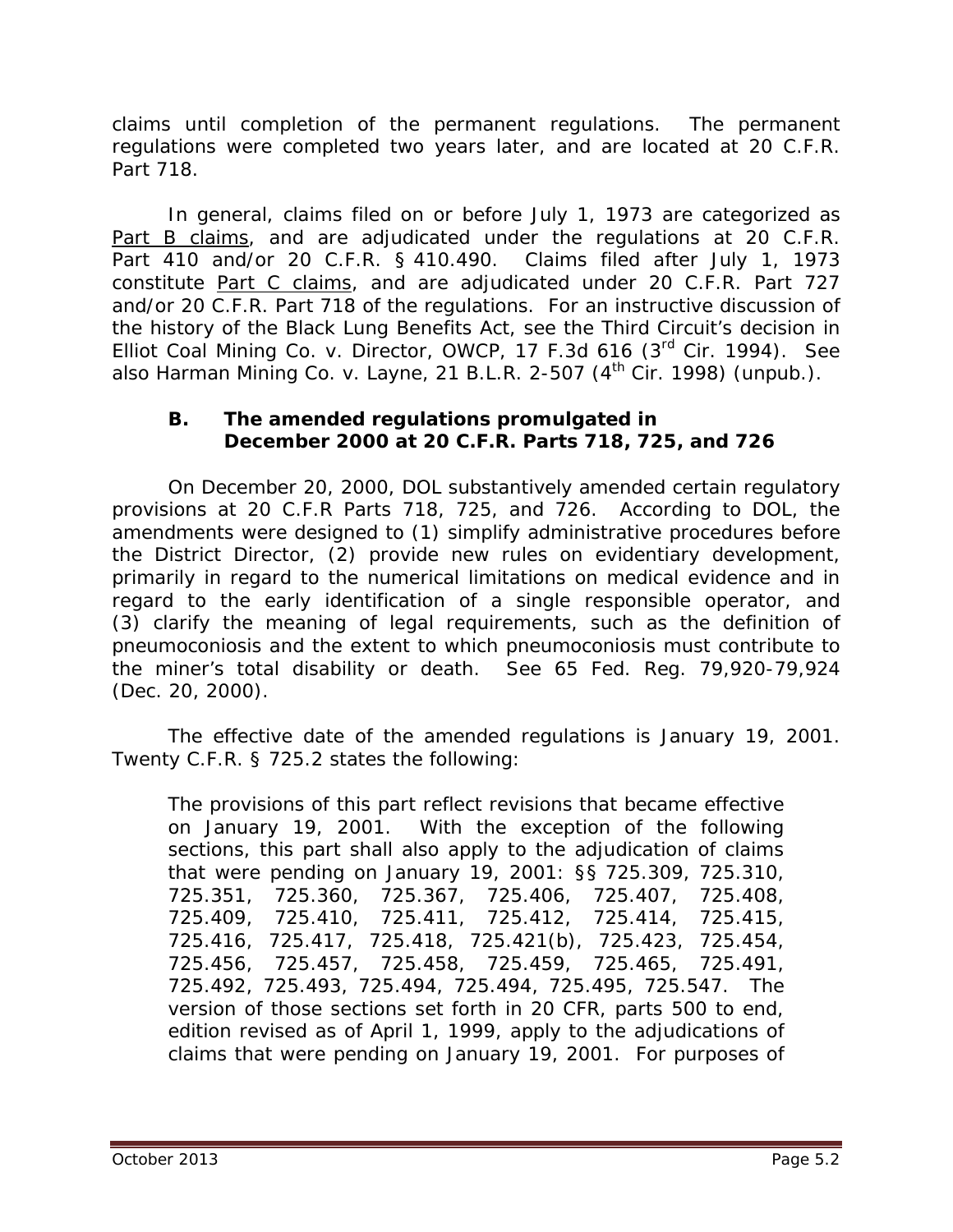construing the provisions of this section, a claim shall be considered pending on January 19, 2001 if it was not finally denied more than one year prior to that date.

20 C.F.R. § 725.2. In its comments, DOL states that its:

. . . definition of a 'pending claim' is intended to prevent the application of certain regulatory revisions (those which will be applied only on a prospective basis) to any claim that was filed before the date on which those revisions take effect. The definition includes claims pending at various stages of adjudication (*i.e.*, before the district directors, the Office of Administrative Law Judges, the Benefits Review Board, or the federal courts). In addition, some claims that have been finally denied prior to the effective date of the revisions can be revived by a subsequent request for modification. For example, a claim may have been finally denied three months before the rules became effective, and the claimant may file a request for modification nine months later (or six months after the revised regulations took effect). The Department does not intend that the revised regulations that are prospective only (including, for example, the limitation on evidence) be used to adjudicate such a claim, and has drafted the definition of a 'pending claim' to ensure that result.

65 Fed. Reg. 79,956 (Dec. 20, 2000).

With regard to the applicability of the substantively changed the regulations at 20 C.F.R. Part 718, 20 C.F.R. § 718.2 provides:

This part is applicable to the adjudication of all claims filed after March 31, 1980, and considered by the Secretary of Labor under section 422 of the Act and part 725 of this subchapter. If a claim is subject to the provisions of section 435 of the Act and subpart C of part 727 of this subchapter (see 20 C.F.R. § 725.4(d)) cannot be approved under that subpart, such claim may be approved, if appropriate, under the provisions contained in this part. The provisions of this part shall, to the extent appropriate, be construed together in the adjudication of all claims.

20 C.F.R. § 718.2.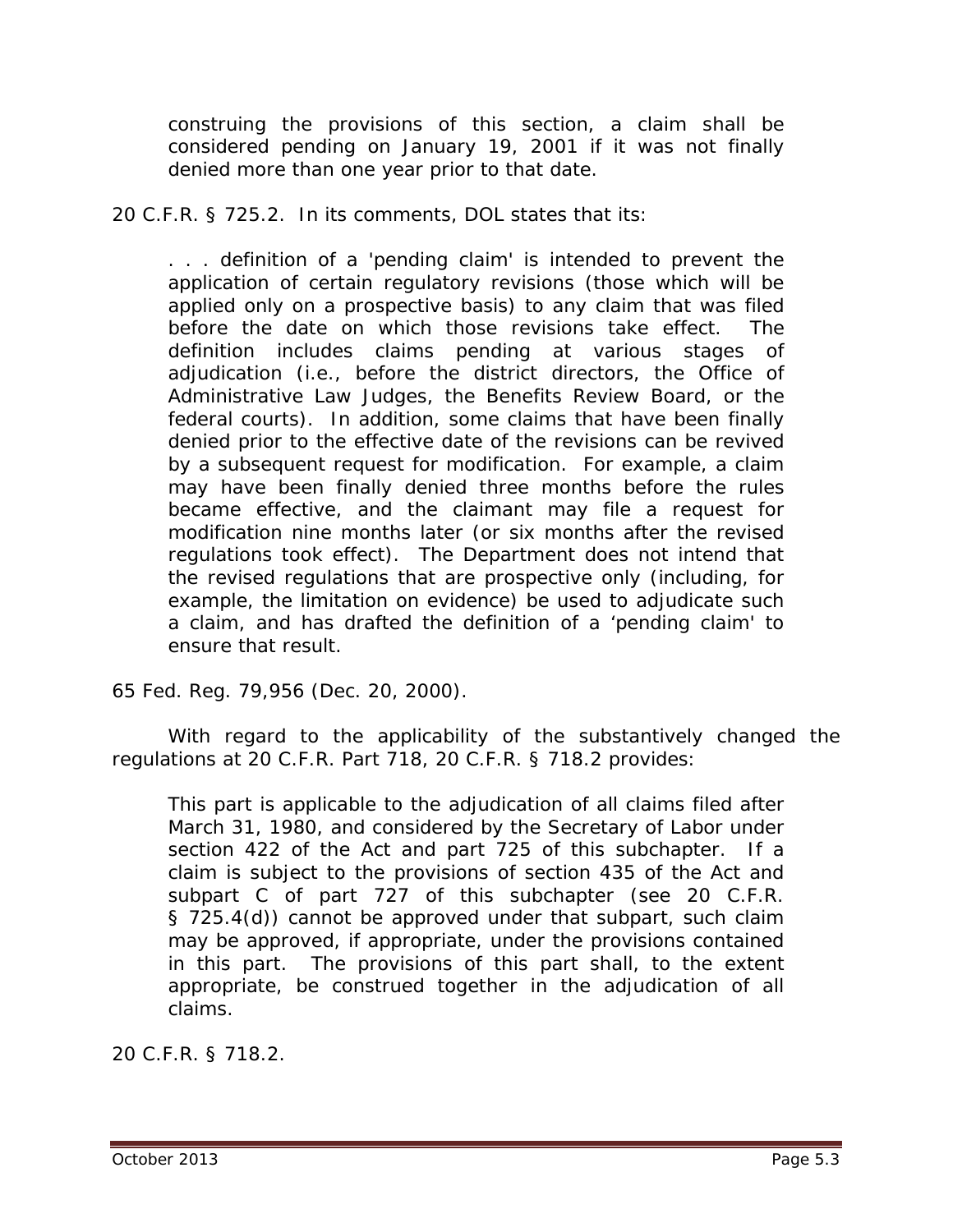In its comments to 20 C.F.R. Part 718, the Department states the following:

[The Department] rejected recommendations to make all of the revisions either fully retroactive or entirely prospective. The Department adhered to its earlier explanation in the initial notice of proposed rulemaking: some regulations could apply to pending claims because they codify existing agency interpretations of the BLBA and regulations, while other regulations must be limited to prospective application because they involve significant changes to the existing program which could disrupt the parties' interests. The Department therefore declined to adopt a single approach for all of the revisions.

65 Fed. Reg. 79,949 (Dec. 20, 2000). The Department further states:

With respect to rules that clarify the Department's interpretation of former regulations, the Department quoted *Pope v. Shalala*, 998 F.2d 473 (7<sup>th</sup> Cir. 1993), overruled on other grounds, *Johnson v. Apfel*, 189 F.3d 561, 563 (7<sup>th</sup> Cir. 1999), for the proposition that an agency's rules of clarification, in contrast to rules of substantive law, may be given retroactive effect.

**. . .**

The Department's rulemaking includes a number of such clarifications. For example, the revised versions of §§ 718.201 (definition of pneumoconiosis), 718.204 (criteria for establishing total disability due to pneumoconiosis) and 718.205 (criteria for establishing death due to pneumoconiosis) each represent a consensus of the federal courts of appeals that have considered how to interpret former regulations.

**. . .**

Moreover, none of the appellate decisions with respect to these regulations represents a change from prior administrative practice. Thus, a party litigating a case in which the court applied such an interpretation would not be entitled to have the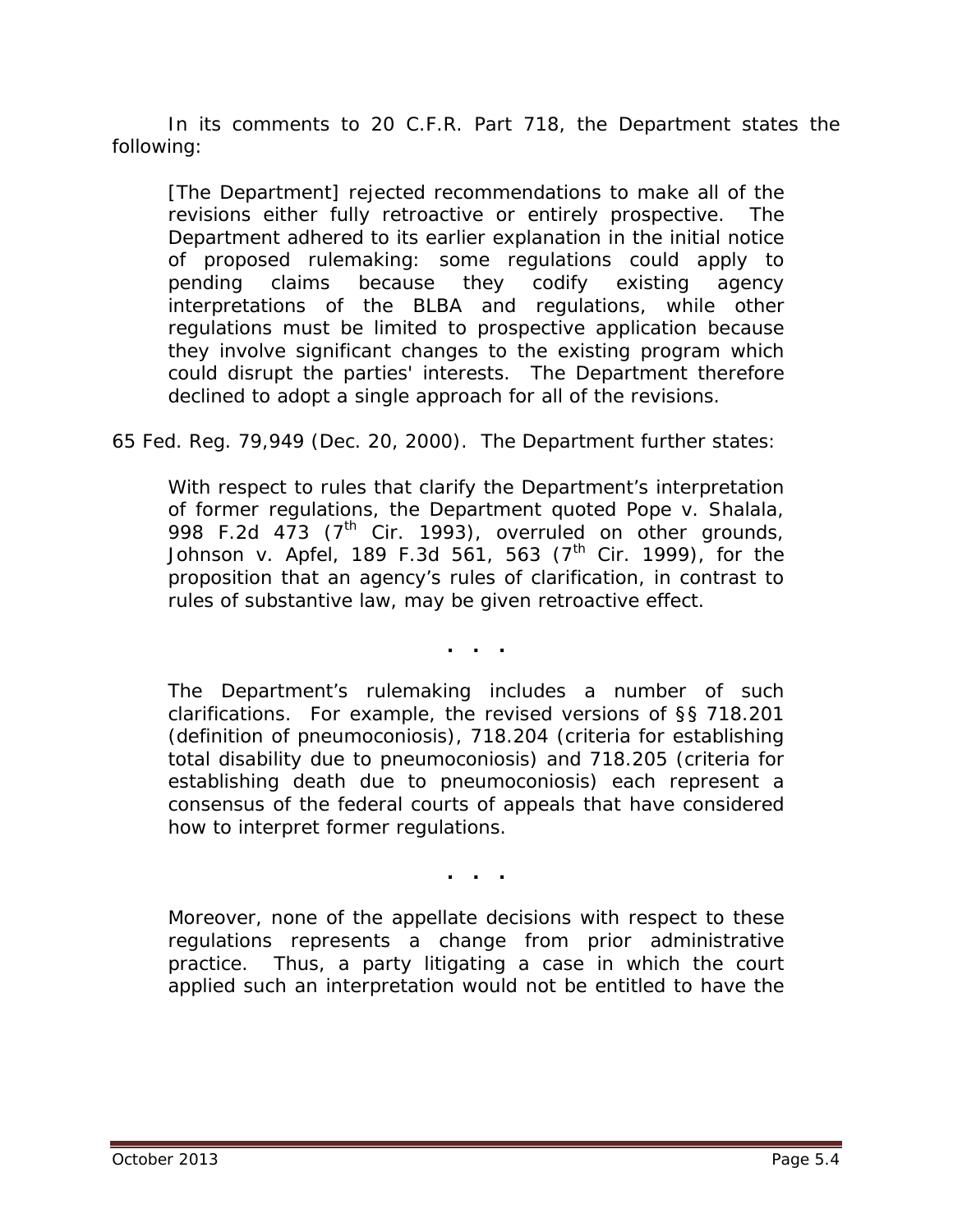case remanded to allow that party an opportunity to develop additional evidence.

65 Fed. Reg. 79,955 (Dec. 20, 2000).

In *Nat'l. Mining Ass'n., et al. v. Chao*, 160 F. Supp.2d 47 (D.D.C. 2001), the National Mining Association challenged the validity of a number of the amended regulations before District Judge Emmet G. Sullivan. During litigation of the case, District Judge Sullivan issued a *Preliminary Injunction Order* requiring that adjudications of black lung claims be stayed, unless it was determined that application of the amended regulations would not have an affect on the outcome of a particular claim. On August 9, 2001, District Judge Sullivan issued a *Memorandum Opinion and Order* lifting the stay, and affirming the validity of all challenged regulations. *See Nat'l. Mining Ass'n., et al. v. Chao*, 160 F.Supp.2d 47 (D.D.C. 2001).

On appeal, the U.S. Circuit Court of Appeals for the D.C. Circuit affirmed Judge Sullivan's decision except: (1) the circuit court invalidated the fee-shifting provisions at 20 C.F.R. § 725.459, $^1$  $^1$  and (2) the circuit court concluded that certain amendments were impermissibly retroactive. Specifically, in *National Mining Ass'n. et al v. Dep't. of Labor*, 292 F.3d 849 (D.C. Cir. 2002), the court held the following amendments, although valid, applied only to claims filed after January 19, 2001: 20 C.F.R. §§ 725.101(a)(31), 718.204(a), 725.212(b), 725.213(c), 725.214(d), 725.219(c) and (d), and 725.701(e).

### **II. Types of claims**

Under the regulations, there are eight types of black lung claims adjudicated by this Office.

### **A. The living miner's claim (BLA)**

The miner files a claim for benefits during his or her lifetime. This claim may be pursued by the estate of the miner, or by a survivor, in the event the miner dies before his or her claim is finally adjudicated. This claim will be assigned a "BLA" case number. *See* Chapters 8 - 11*.*

### **B. The survivor's claim (BLA)**

The widow, or a dependent of a miner, files a claim for benefits after the miner's death asserting the miner died due to coal workers'

<span id="page-4-0"></span><sup>1</sup> The Department subsequently amended the regulations on December 15, 2003, and removed the December 2000 version of 20 C.F.R. § 725.459.  $\overline{a}$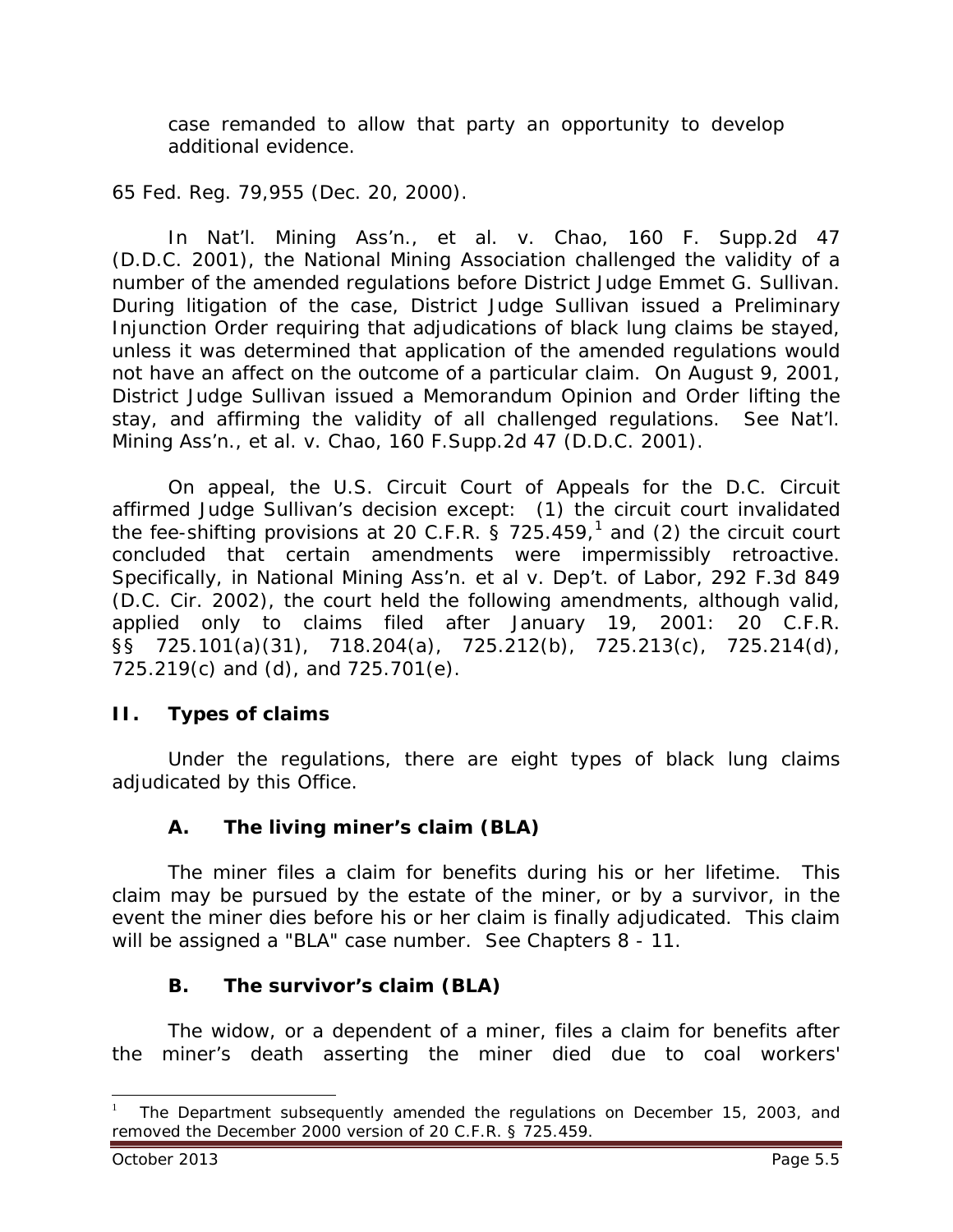pneumoconiosis, or was totally disabled due to coal workers' pneumoconiosis at the time of death. This claim is considered independently of a miner's lifetime claim (if one was filed). The survivor's claim will be assigned a "BLA" case number. *See* Chapters 12-16.

# **C. Medical Benefits Only (BMO)**

When the Act was administered by the Social Security Administration, miners were entitled to only benefits, and not related compensation for medical treatment required due to the miner's poor health. The Department of Labor regulations, on the other hand, provide for automatic entitlement to compensation for medical treatment related to the miner's black lung disease when benefits are awarded. A special provision was enacted by Congress to close this gap. Specifically, a Part B miner may seek payment for medical treatment related to his black lung disease. These claims are assigned "BMO" case numbers. *See* Chapter 19.

# **D. Medical Treatment Dispute (BTD)**

In some cases, the employer or Director will allege that certain medical treatment received by the miner is unnecessary and/or unrelated to his or her black lung condition. These medical treatment dispute claims are assigned "BTD" case numbers. *See* Chapter 20*.*

# **E. Medical Interest (BMI)**

Often a miner's medical bills will be paid by the Director out of the Black Lung Disability Trust Fund while the employer disputes entitlement. Once the employer is found liable for the medical treatment, it must reimburse the Trust Fund with the costs of the medical services plus interest. Medical interest cases generally arise from a dispute regarding the date of accrual of the interest due. These claims are assigned "BMI" numbers. *But see* Chapter 21 (an Administrative Law Judge does not have authority to award such interest and, if s/he is assigned the case, it should be remanded to the District Director).

# **F. Overpayment (BLO)**

Where the claimant (miner or survivor) received benefits in error, or received more benefits than he or she was entitled to receive, an overpayment is created. At this point, the employer or Director, OWCP may then commence proceedings to collect the overpayment amount. The Administrative Law Judge must decide (1) the amount of the overpayment, and (2) whether the overpayment may be waived. These claims are assigned "BLO" case numbers. *See* Chapter 18.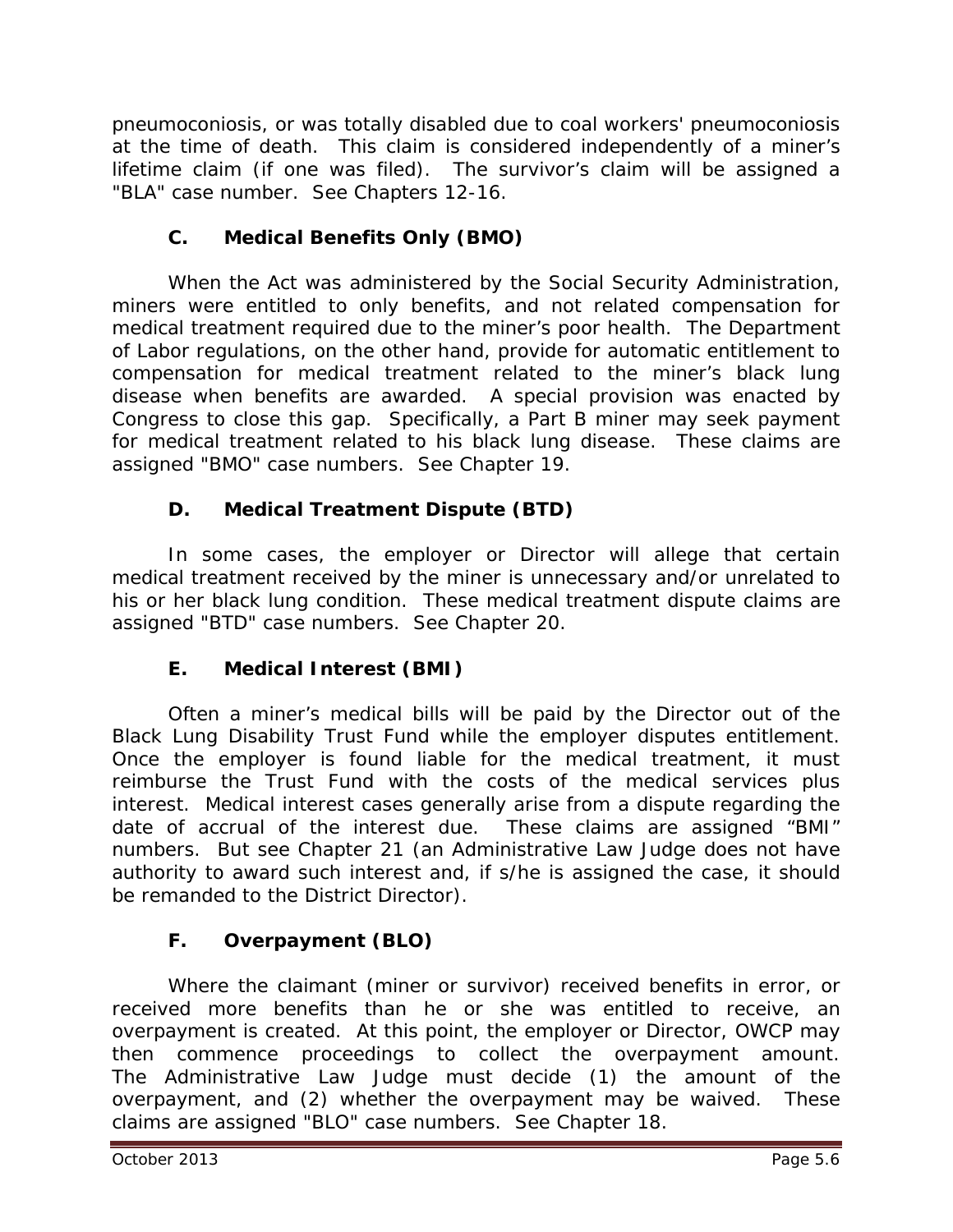# **G. Black Lung Civil Money Penalty (BCP)**

If the responsible operator fails to obtain insurance coverage for the payment of benefits as required by law, the Director, OWCP may pursue the corporate officers personally and/or the assets of the operator. 20 C.F.R. § 725.620. These claims are assigned "BCP" case numbers.

### **H. Black Lung Part B Claim (BLB)**

The "Black Lung Consolidation of Administrative Responsibilities Act" of 2002 (BLCARA), 30 U.S.C. § 801 (P.L. 107-275, 116 Stat. 1925 (Nov. 2, 2002)) was enacted to amend the Black Lung Benefits Act at 30 U.S.C. §§ 901-945. Specifically, the amendments transfer responsibility for adjudicating and administering all pending Part B claims from SSA to DOL. Prior to enactment of the BLCARA, the SSA administered and adjudicated all black lung claims filed prior to June 30, 1973, also known as "Part B" claims. The SSA and DOL shared responsibility for adjudicating "transition period" claims filed between July 1, 1973 and December 31, 1973 and, then the DOL was responsible for adjudicating and administering claims filed on or after January 1, 1974, also known as "Part C" claims. The effect of BLCARA is to transfer jurisdiction of remaining Part B claims to the DOL, in addition to Part C claims already transferred to DOL under the 1977 amendments to the Act.

Part B claims transferred to the DOL under the BLCARA are designated as "BLB" claims by the Office of Administrative Law Judges. Adjudicatory proceedings for these claims follow the procedures set forth at 20 C.F.R. Part 410. These proceedings are non-adversarial in nature, so the caption will list only the claimant (miner, survivor, or dependent). The Director, OWCP is not a party-in-interest in these claims, and will not participate in the proceedings, or present any evidence to challenge a claimant's entitlement under Part B. Benefits awarded under Part B are paid by the United States Treasury. Finally, unlike other black lung case types adjudicated by the Office of Administrative Law Judges, which are appealed to the Benefits Review Board, if a claimant is dissatisfied with the Administrative Law Judge's decision in a BLB claim, s/he may request review with the Administrative Review Board. *See* Chapter 19.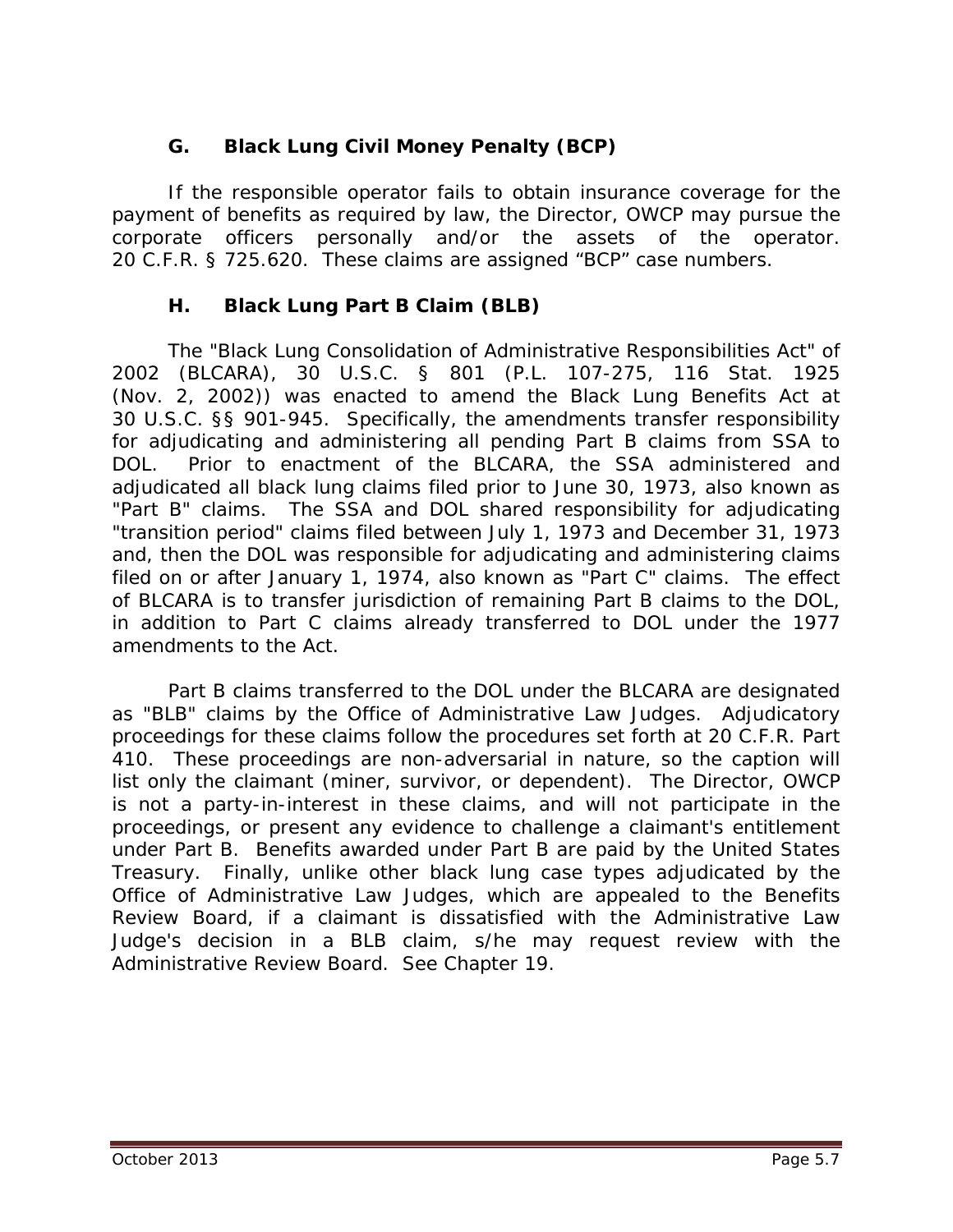# **III. Department of Labor jurisdiction**

Jurisdiction to adjudicate claims under the Black Lung Benefits Act lies with the Department of Labor pursuant to 30 U.S.C. § 901, *et seq.*, as amended, and the regulations promulgated at Title 20, Code of Federal Regulations. The procedural regulations at 29 C.F.R. Part 18 generally apply to black lung claims, but the evidential rules at § 18.101, *et seq.* do not. 29 C.F.R. § 18.1101.

**IMPORTANT NOTICE:** On December 4, 2012, the Department published notice of proposed amendments to 29 C.F.R. Part 18 for comment. *See* 77 Fed. Reg. 72141 (Dec. 4, 2012). Final rules will be published after receipt, and consideration, of comments to the proposed regulations. In some instances, section numbers have changed in the proposed amended regulations. *See* Chapter 28 for further discussion of the procedural rules applicable to black lung claims. And, *see* Chapter 4 for a discussion of the evidentiary rules.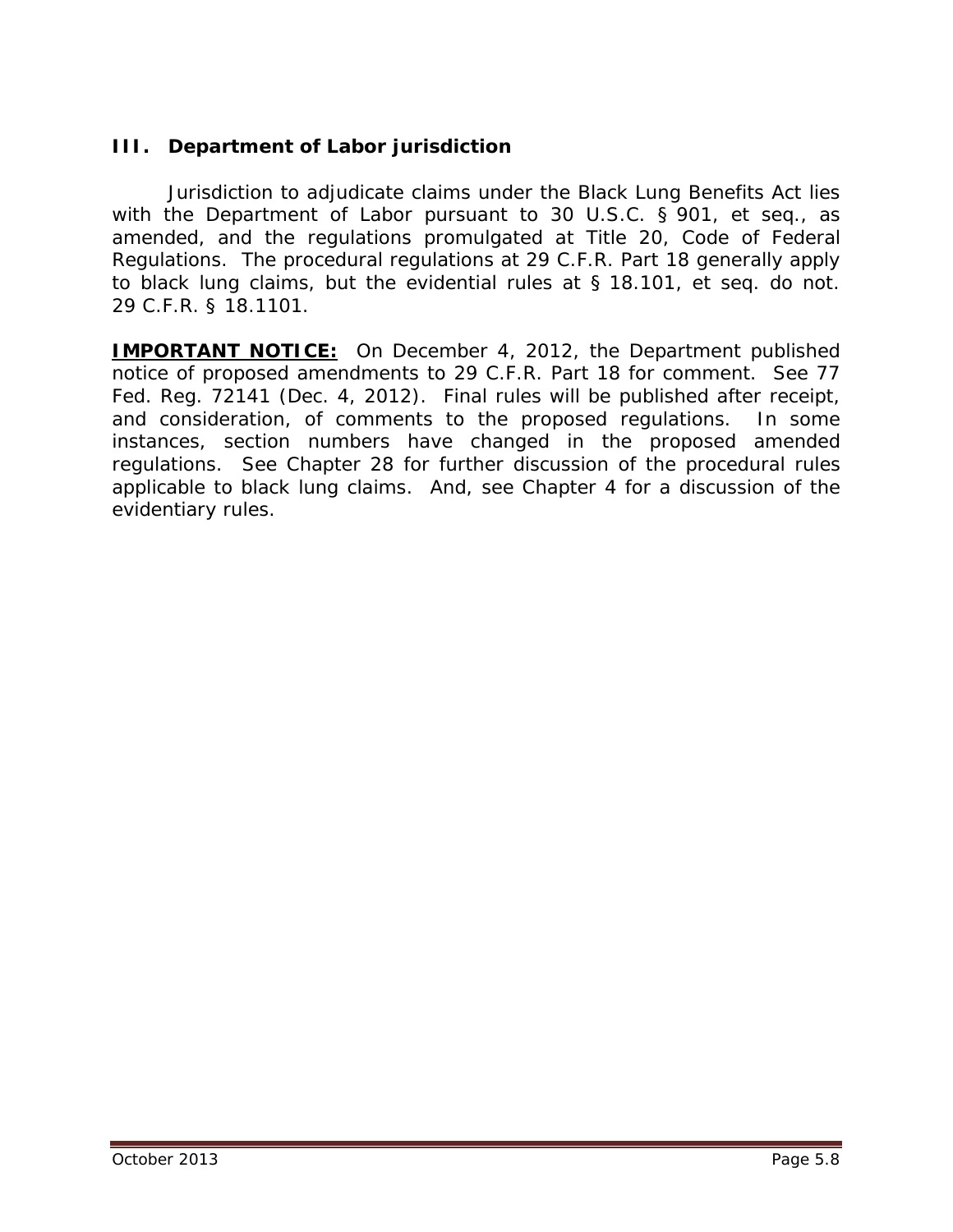### **IV. The applicable regulatory scheme**

Applicability of a particular set of regulations is determined primarily from the date on which a claim was filed. Once you locate the applicable regulations, turn to the appropriate chapter in this *Benchbook* to determine whether any other necessary criteria are met. The vertical axis represents the year the claim is filed. The horizontal axis represents the number of years of coal mine employment.



For a claim filed during the effective dates of the 20 C.F.R. Part 727 regulations, where the miner demonstrates fewer than ten years of coal mine employment, the claim is adjudicated under 20 C.F.R. § 410.490. *See* Chapters 9, 10, and 11 for the specific effective dates of these regulations and other entitlement criteria.

### **V. Circuit court jurisdiction**

Generally, appellate jurisdiction with a federal circuit court of appeals lies in the circuit where the miner last engaged in coal mine employment, regardless of the location of the responsible operator. *Shupe v. Director, OWCP*, 12 B.L.R. 1-200, 1-202 (1989)(en banc). In *Broyles v. Director, OWCP*, 143 F.3d 1348 (10<sup>th</sup> Cir. 1998), the Tenth Circuit held a survivor's appeal must be filed in the jurisdiction where the miner's coal mine employment, and therefore his harmful exposure to coal dust, occurred.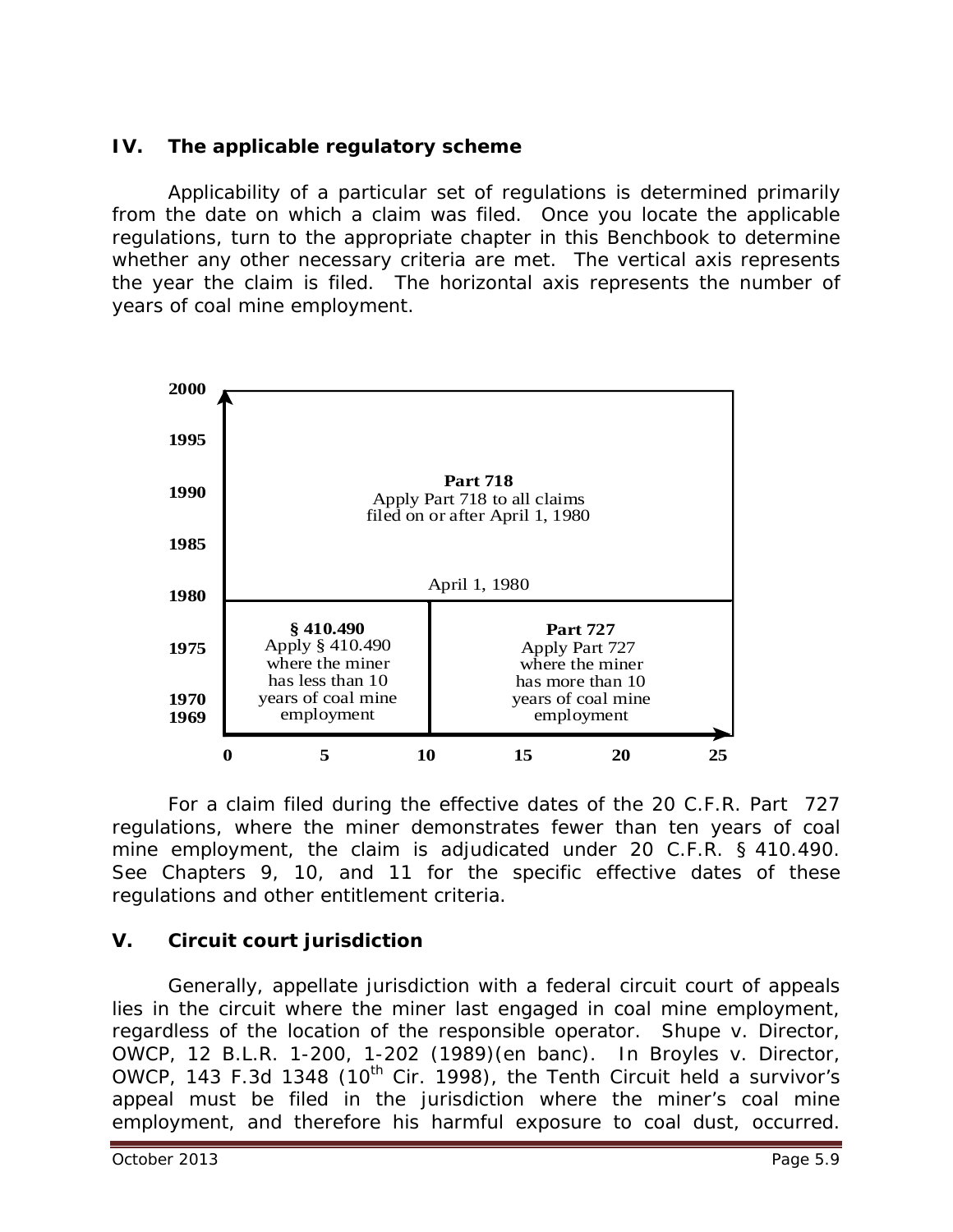The court stated, based on the record before it, the miner's "only exposure to coal dust occurred in the Seventh Circuit" such that the case would be transferred to that court for adjudication pursuant to 28 U.S.C. § 1631.

Some circuit courts have accepted appeals in claims where the miner worked in the coal mines in their jurisdiction *at some point in time*. For example, in *Hon v. Director, OWCP*, 699 F.2d 441 (8<sup>th</sup> Cir. 1983), the Eighth Circuit held that "black lung disease is a 'cumulative injury,'" which is "caused by extensive exposure to coal dust, and it is impossible to say that any one exposure 'caused the miner to get black lung.'" Consequently, the court rejected the "last injurious contact" rule to state that the "appeal lies in any circuit in which claimant worked and was exposed to the danger, prior to manifestation of the injury." *See also Consolidation Coal Co. v. Director, OWCP [Kramer]*, 305 F.3d 203 (3rd Cir. 2002) (the miner last worked in West Virginia, which lies in the Fourth Circuit, but he also worked in Pennsylvania; the Third Circuit accepted the appeal and cited to Fourth Circuit case law as well as its own case law in deciding the appeal).

### **VI. Addresses and phone numbers of Circuit Courts; jurisdiction**

In the event you need to know the status of a case pending with the circuit court, or need other information, the following is a list of the addresses and phone numbers of the circuit courts as well as the states and/or territories over which they have jurisdiction: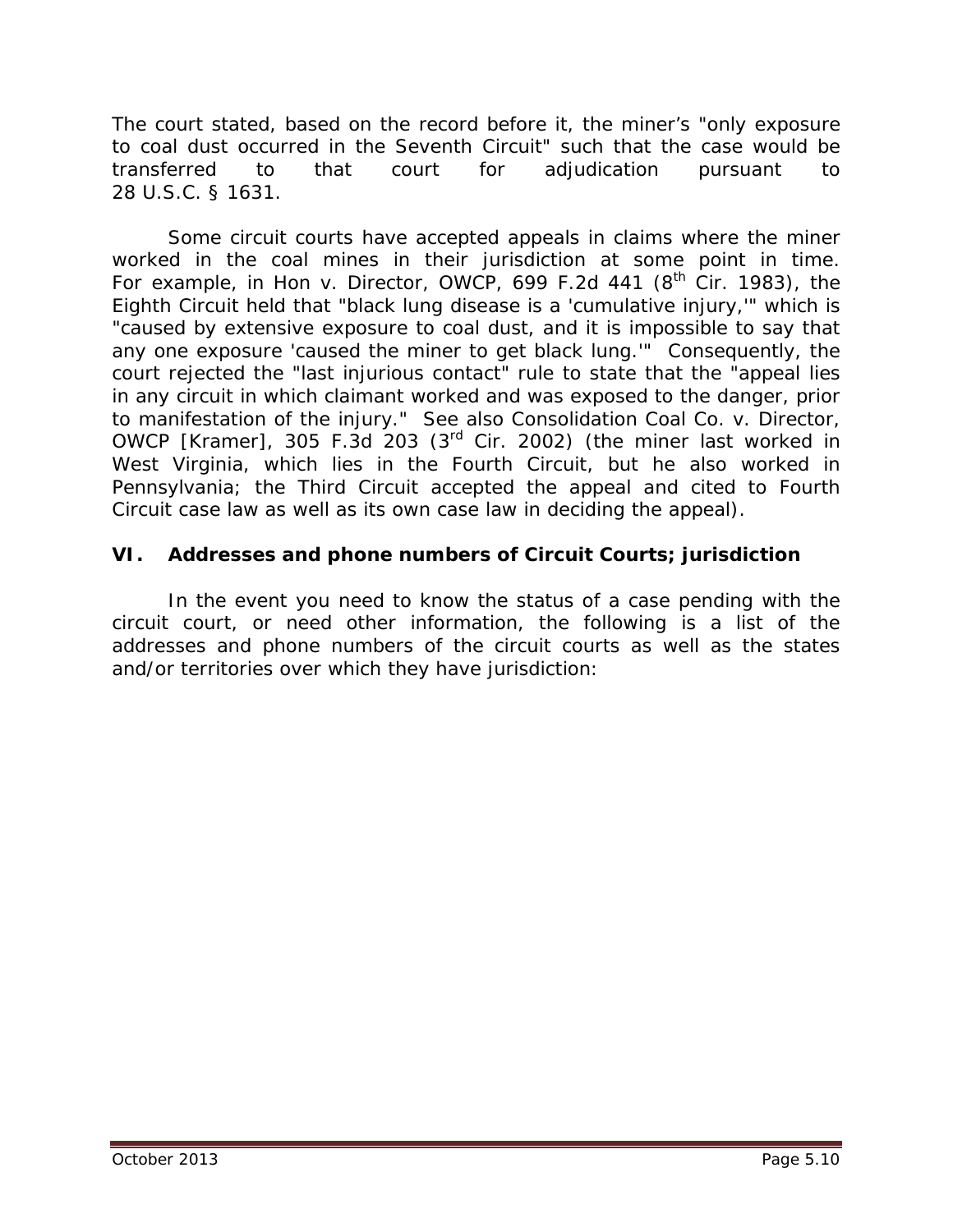### **FIRST CIRCUIT**

**(Maine, Massachusetts, New Hampshire, Puerto Rico, Rhode**  Circuit **Island)**

#### **SECOND CIRCUIT (Connecticut, New York, Vermont)**

#### **THIRD CIRCUIT (Delaware, New Jersey, Pennsylvania, Virgin Islands)**

#### **FOURTH CIRCUIT (Maryland, North Carolina, South Carolina, Virginia, West Virginia)**

# **FIFTH CIRCUIT**

**(Louisiana, Mississippi, Texas)**

### **SIXTH CIRCUIT (Kentucky, Michigan, Ohio,**

**Tennessee)**

MARGARET CARTER, CLERK U.S. Court of Appeals for the First One Courthouse Way, Suite 2500 Boston, MA 02210

Tel. (617) 748-9057

CATHERINE O'HAGAN-WOLFE, CLERK U.S. Court of Appeals for the Second Circuit 40 Foley Square, Rm. 1702 New York, NY 10007 Tel. (212) 857-8500

MARCIA M. WALDRON, CLERK U.S. Court of Appeals for the Third **Circuit** 21400 U.S. Courthouse 601 Market Street Philadelphia, PA 19106-1790 Tel. (215) 597-2995

PATRICIA S. CONNOR, CLERK U.S. Court of Appeals for the Fourth **Circuit** U.S. Courthouse 1100 East Main St., Room 501 Richmond, VA 23219-3517 Tel. (804) 916-2700

LYLE W. CAYCE, CLERK U.S. Court of Appeals for the Fifth Circuit 600 South Maestri Place New Orleans, LA 70130-3408 Tel. (504) 310-7700

DEBORAH S. HUNT, CLERK U.S. Court of Appeals for the Sixth **Circuit** Potter Steward Courthouse, Room 540 100 East 5<sup>th</sup> Street Cincinnati, OH 45202-3988 Tel. (513) 564-7000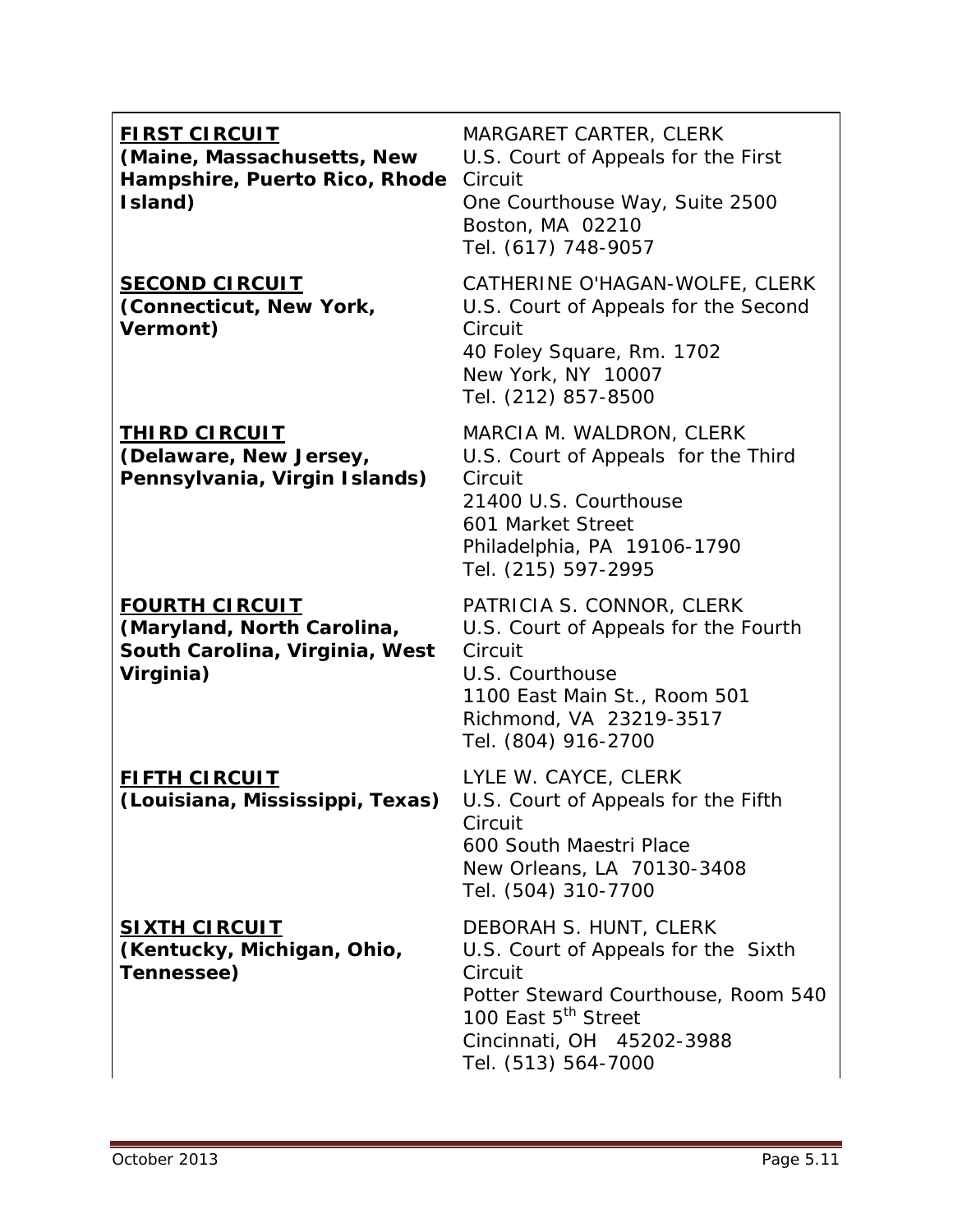**SEVENTH CIRCUIT (Illinois, Indiana, Wisconsin)**

#### **EIGHTH CIRCUIT**

**(Arkansas, Iowa, Minnesota, Missouri, Nebraska, North Dakota, South Dakota)**

#### **NINTH CIRCUIT**

**(Alaska, Arizona, California, Guam, Hawaii, Idaho, Montana, Nevada, Northern Marianna Islands, Oregon, Washington)**

#### **TENTH CIRCUIT**

**(Colorado, Kansas, New Mexico, Oklahoma, Utah, Wyoming)**

**ELEVENTH CIRCUIT (Alabama, Florida, Georgia)**

#### **DISTRICT OF COLUMBIA CIRCUIT (Washington, D.C.)**

GINO J. AGNELLO, CLERK U.S. Court of Appeals for the Seventh **Circuit** 219 S. Dearborn St., Rm. 2722 Chicago, IL 60604 Tel. (312) 435-5850

MICHAEL E. GANS, CLERK U.S. Court of Appeals for the Eighth Circuit 111 South 10<sup>th</sup> Street Room 24.329 St. Louis, MO 63102 Tel. (314) 244-2400

MOLLY DWYER, CLERK U.S. Court of Appeals for the Ninth Circuit 95 Seventh Street San Francisco, CA 94103 Tel. (415) 355-8000

ELISABETH A. SHUMAKER, CLERK U.S. Court of Appeals for the Tenth **Circuit** The Byron White U.S. Courthouse 1823 Stout Street Denver, CO 80257 Tel. (303) 844-3157

JOHN LEY, CLERK U.S. Court of Appeals for the Eleventh Circuit 56 Forsyth Street, N.W. Atlanta, GA 30303 Tel. (404) 335-6100

MARK J. LANGER, CLERK U.S. Court of Appeals for the D.C. **Circuit** 333 Constitution Ave., N.W. Room 5205 Washington, D.C. 20001-2866 (202) 216-7000